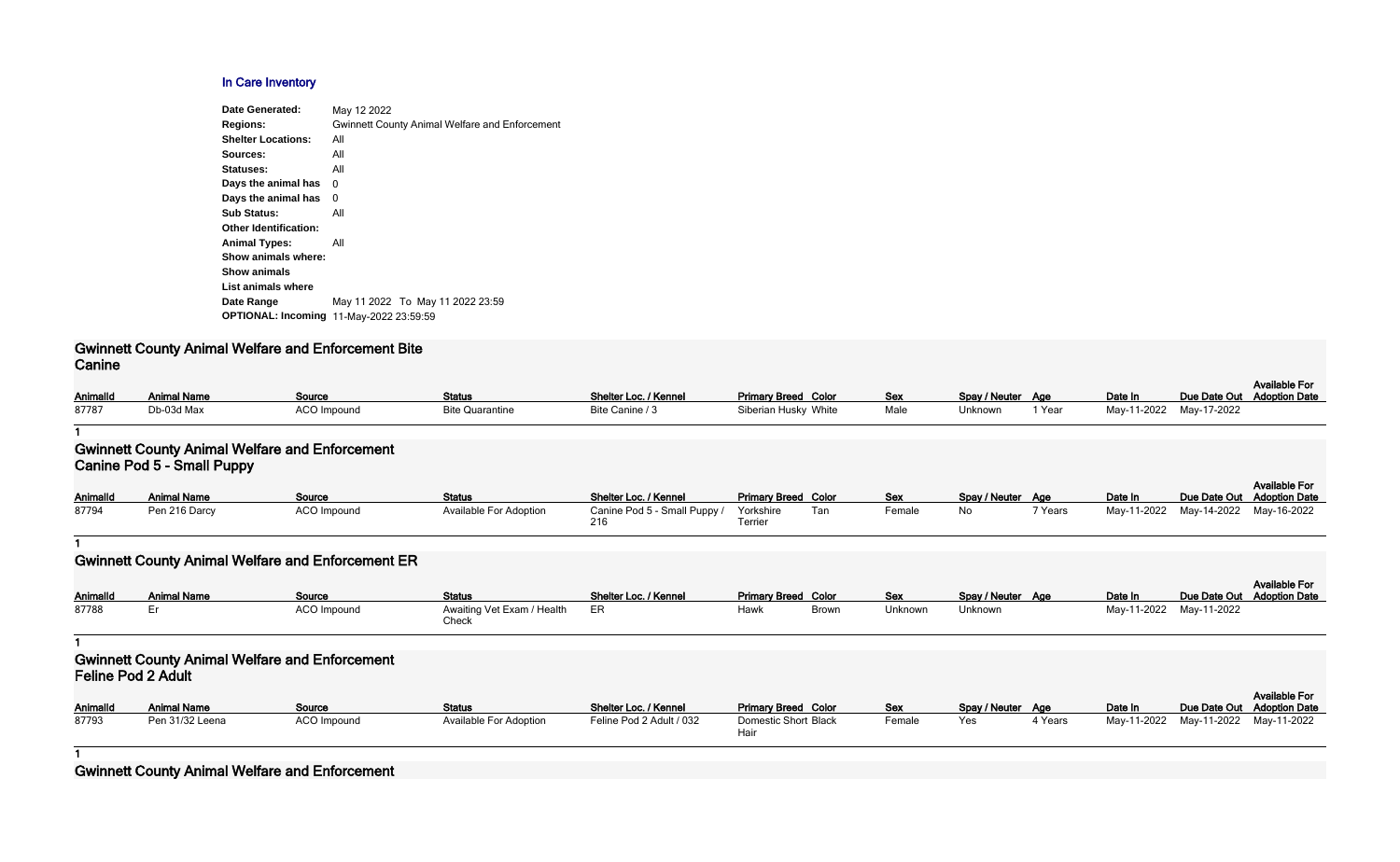# **Holding Canine**

| <b>AnimalId</b> | <b>Animal Name</b> | Source      | <b>Status</b>                 | Shelter Loc. / Kennel | <b>Primary Breed Color</b> |        | <b>Sex</b> | Spay / Neuter Age |                     | Date In | Due Date Out            | <b>Available For</b><br><b>Adoption Date</b> |
|-----------------|--------------------|-------------|-------------------------------|-----------------------|----------------------------|--------|------------|-------------------|---------------------|---------|-------------------------|----------------------------------------------|
| 87789           | Dh9 Max            | ACO Impound | <b>Awaiting Triage</b>        | Holding Canine / 9    | Labrador<br>Retriever      | Yellow | Male       | Unknown           | 3 Years<br>(approx) |         | May-11-2022 May-20-2022 |                                              |
| 87790           | Dh11 Cotton        | ACO Impound | <b>Awaiting Triage</b>        | Holding Canine / 11   | American<br>Eskimo         | White  | Male       | Unknown           | 3 Years<br>(approx) |         | May-11-2022 May-20-2022 |                                              |
| 87795           | Dh-08              | ACO Impound | <b>Available For Adoption</b> | Holding Canine / 8    | Rottweiler                 | Black  | Female     | Unknown           | 1 Year              |         | May-11-2022 May-14-2022 |                                              |
| 87796           | Dh-01              | ACO Impound | <b>Awaiting Triage</b>        | Holding Canine / 1    | Terrier                    | White  | Female     | Unknown           | 10 Years            |         | May-11-2022 May-14-2022 |                                              |

**4**

### **Gwinnett County Animal Welfare and Enforcement Sick Canine**

| <b>AnimalId</b> | <b>Animal Name</b> | Source      | <b>Status</b>          | <b>Shelter Loc. / Kennel</b> | <b>Primary Breed Color</b> |      | <b>Sex</b> | Spay / Neuter Age |         | Date In                 | Due Date Out Adoption Date | <b>Available For</b> |
|-----------------|--------------------|-------------|------------------------|------------------------------|----------------------------|------|------------|-------------------|---------|-------------------------|----------------------------|----------------------|
| 87801           | Sc <sub>6</sub>    | ACO Impound | <b>Awaiting Triage</b> | Sick Canine / 6              | Golden<br>Retriever        | Gold | Male       | Unknown           | 5 Years | May-11-2022 May-14-2022 |                            |                      |
| 87802           | Sd <sub>6</sub>    | ACO Impound | <b>Awaiting Triage</b> | Sick Canine / 6              | Golden<br>Retriever        | Golc | Male       | Unknown           | 3 Years | May-11-2022 May-14-2022 |                            |                      |

**2**

# **Gwinnett County Animal Welfare and Enforcement Sick Feline**

| Animalld | <b>Animal Name</b> | Source      | <b>Status</b>                       | Shelter Loc. / Kennel | <b>Primary Breed Color</b>               | Sex    | Spay / Neuter Age |         | Date In                 | Due Date Out | <b>Available For</b><br><b>Adoption Date</b> |
|----------|--------------------|-------------|-------------------------------------|-----------------------|------------------------------------------|--------|-------------------|---------|-------------------------|--------------|----------------------------------------------|
| 87783    | Sc 46              | ACO Impound | Awaiting Vet Exam / Health<br>Check | Sick Feline / 46      | Domestic Short Orange Tabby Male<br>Hair |        | No                | 3 Weeks | May-11-2022 May-11-2022 |              |                                              |
| 87784    | <b>Sf 46</b>       | ACO Impound | Awaiting Vet Exam / Health<br>Check | Sick Feline / 46      | <b>Domestic Short Black</b><br>Hair      | Male   | No                | 3 Weeks | May-11-2022 May-11-2022 |              |                                              |
| 87785    | <b>Sf 48</b>       | ACO Impound | Awaiting Vet Exam / Health<br>Check | Sick Feline / 48      | Domestic Short Grey<br>Hair              | Female | No                | 4 Weeks | May-11-2022 May-11-2022 |              |                                              |
| 87786    | <b>Sf 48</b>       | ACO Impound | Awaiting Vet Exam / Health<br>Check | Sick Feline / 48      | <b>Domestic Short Black</b><br>Hair      | Male   | No                | 4 Weeks | May-11-2022 May-11-2022 |              |                                              |
| 87791    | <b>Sf 42</b>       | ACO Impound | Awaiting Vet Exam / Health<br>Check | Sick Feline / 42      | <b>Domestic Short Black</b><br>Hair      | Male   | No                | 4 Weeks | May-11-2022 May-11-2022 |              |                                              |
| 87792    | <b>Sf 42</b>       | ACO Impound | Awaiting Vet Exam / Health<br>Check | Sick Feline / 42      | <b>Domestic Short Black</b><br>Hair      | Female | <b>No</b>         | 4 Weeks | May-11-2022 May-11-2022 |              |                                              |

**6**

# **Gwinnett County Animal Welfare and Enforcement Wild Feline**

| .               |                    |               |                                     |                              |                            |                      |     |                   |         |         |                                     |                      |
|-----------------|--------------------|---------------|-------------------------------------|------------------------------|----------------------------|----------------------|-----|-------------------|---------|---------|-------------------------------------|----------------------|
|                 |                    |               |                                     |                              |                            |                      |     |                   |         |         |                                     | <b>Available For</b> |
| <b>AnimalId</b> | <b>Animal Name</b> | <b>Source</b> | <b>Status</b>                       | <b>Shelter Loc. / Kennel</b> | <b>Primary Breed Color</b> |                      | Sex | Spay / Neuter Age |         | Date In | Due Date Out Adoption Date          |                      |
| 87800           | Wf-4 Natalie       | ACO Impound   | Awaiting Vet Exam / Health<br>Check | Wild Feline / W-04           | Pit Bull                   | Brown Brindle Female |     | No.               | 8 Weeks |         | May-11-2022 May-14-2022 May-16-2022 |                      |